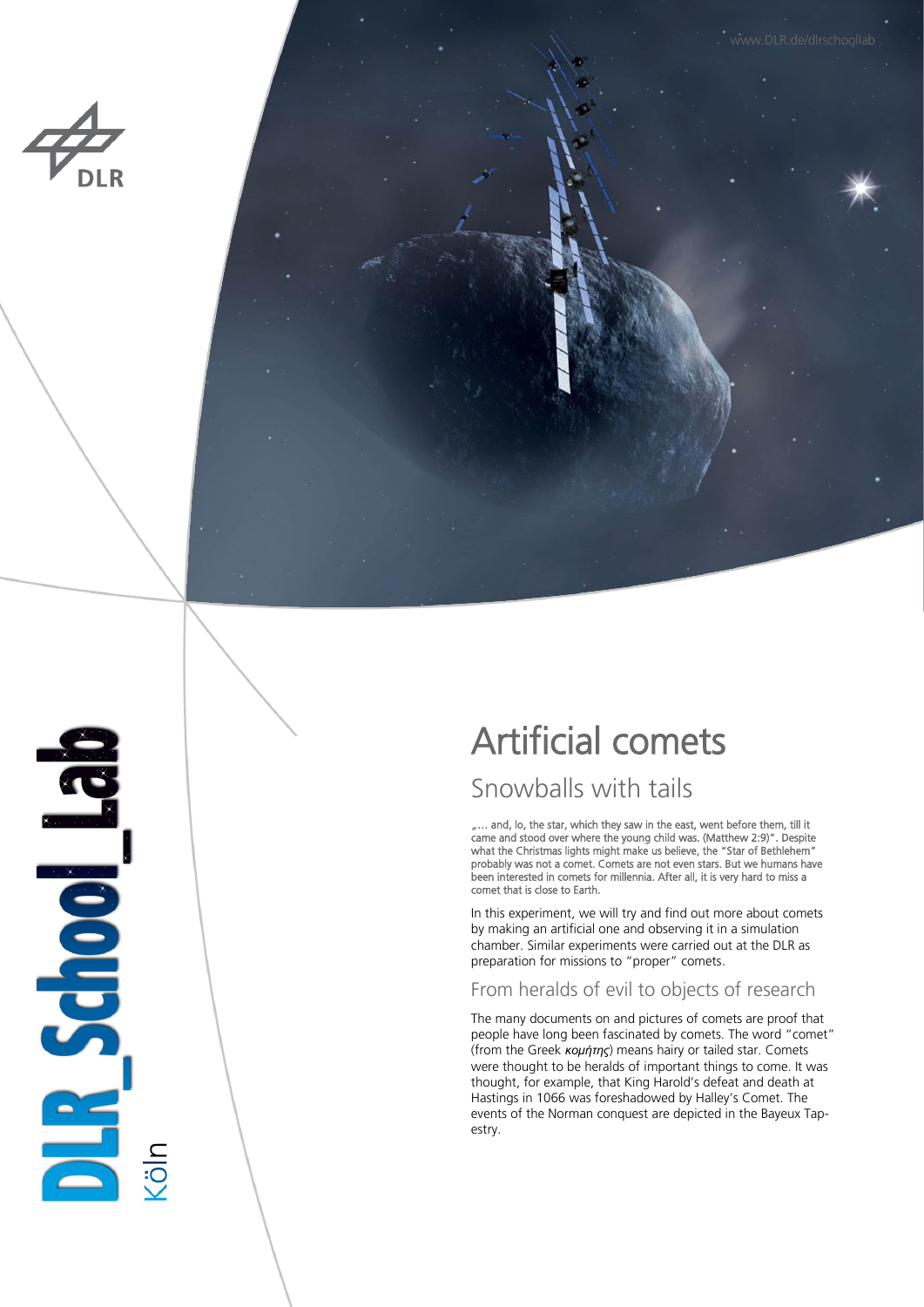# STIMIRAN"

Depiction of Halley's Comet on the Bayeux Tapestry, around 1070.

About 230 years later, the painter Giotto used Halley's Comet as a guideline for his painting in the Scrovegni Chapel in Padua. If you want to see Halley's Comet for yourself, you will have to wait until 2061.



Adoration of the Magi, Giotto di Bondone, Padua, 1303.

### Dirty snowballs

-

Our solar system was formed about 4.5 billion years ago. Comets are comparatively small remnants from this time. About a hundred billion comets surround the solar system beyond the orbit of Neptune and form the so-called Kuiper Belt and the Oort Cloud.

Some comets - due to collisions with each other or influenced by the gravity of other celestial bodies - leave their "parking position". They then move around

the sun in highly eccentric orbits - if they get that far and are not first attracted by one of the large planets.

Comets take between a few years and many millennia to orbit the sun. Halley's comet needs 76 years to do this.



Halley's Comet, photograph taken through a large telescope on 9<sup>th</sup> January 1986 (by courtesy of Max Planck Institute for Astronomy). The comet is a few hundred million kilometres long. However, its nucleus is a body of ice and minerals about 13 km in size.

Comets spend the majority of their existence in a frozen state. Only when they come close to the sun (distance less than 3 astronomical units<sup>1</sup>) do they heat up. The ice of the comet nucleus sublimates, water vapour shoots out of the nucleus and carries dust particles with it: a tail of gas and dust forms.



Peter Bienewitz, referred to as Apianus: passage of (Halley's) Comet with the appropriate solar position (Landshut, 1531).

As early as 1531, Peter Bienewitz observed that this tail is always directed away from the sun. This is due to the solar wind, which pulls the dust and plasma particles along with it.

The tail of an active comet can be several hundred million kilometres long and is then the largest object in our solar system. Sometimes it can be observed with the naked eye from Earth. - Who saw the comet Neowise in 2020?



Comet Neowise 2020: the plasma and dust tails are clearly visible. (Image: CC BY-SA 4.0 S. Ziegenbalg)

But even if the tail is huge: it only hides a small core: a "dirty snowball" (or an "icy dirtball") of 1 to 10 km in diameter.

Comets have preserved material from the formation of our solar system. What does this material look like, from which not only the planets but finally also we ourselves have originated? In 2006, NASA's Stardust spacecraft was able to reach comet Wild2, collect comet dust and send it back to Earth.

But what is the nucleus of a comet like? In 2014, ESA's Rosetta mission reached comet Churyumov-Gerasimenko after a 10-year flight. It succeeded in landing on a comet for the first time - although not completely according to plan. The space probe and lander accompanied the comet on its way around the sun for two years and sent thousands of images and measurement data back to Earth.

If you want to land on a celestial body, you have to have an idea of what the ground is like there. For the planning of the Rosetta mission, simulation tests were therefore carried out at DLR Cologne, similar to those you will be doing.

During your visit, you will also see the control centre from which the Rosetta mission's Philae lander was monitored.

### Kometensimulation

<sup>1</sup> one astronomical unit is the mean distance between the Earth and the Sun = 149.6 Million km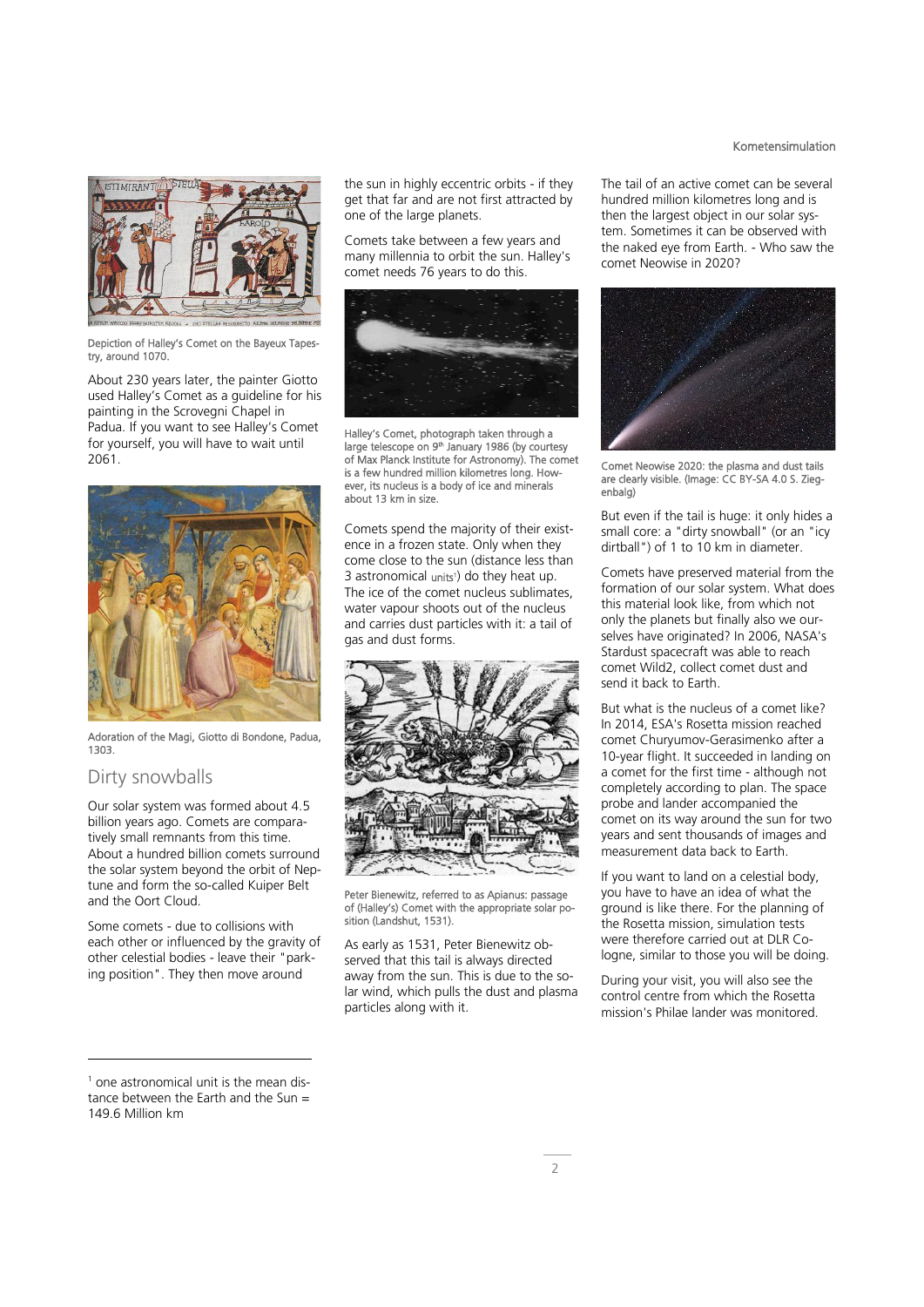

Comet Churyumov-Gerasimenko photographed by the Rosetta probe in 2014. (Picture: ESA)

### Our experiment

In the DLR School Lab, we will make our own comet material and observe it in space-like conditions in our pressure chamber.

Caution! You will be working with liquid nitrogen. It is extremely cold (-196 °C). Wear protective gloves and goggles during the experiment!

Getting liquid nitrogen into your eyes can lead to blindness. Make sure it does not come into contact with your skin, as frostbite can occur very quickly!

Open shoes and short clothing are prohibited.

Only work with your instructors and follow their instructions at all times. It is in your own interest to adhere to these precautions as they ensure your safety.

### Artificial comet material

The basis for our artificial comet is slurry of 10 per cent by weight of minerals (olivine) and 1 per cent by weight of carbon black for the colour.

This suspension is then nebulised with the help of a high-pressure spray valve and the resultant particles are frozen in liquid nitrogen. The material forms small, icy particles that look like black snow.



Comet Churyumov-Gerasimenko landing site of Philae. In front left one of the legs of the lander. (Picture: ESA)

### Kometensimulation

It is then transferred from the nitrogen tank to the DLR\_School\_Lab, where we fill it into our pressure chamber. Measure the hardness of the surface of our comet mass before closing the chamber.

### Space-like conditions

We use our pressure chamber to simulate the heat, light, temperature and pressure conditions of space. Obviously, we cannot influence gravity. The pressure within the chamber is reduced to 0.4 mbar and the temperature down to -50°C. After we have tilted the chamber (illustration next page), we can turn on our "Sun" – a floodlight. We can adjust the intensity of the light with the help of an aperture: higher light intensity corresponds to the comet being closer to the Sun.

The light that falls on the surface of the comet during our experiment is very bright. Therefore, do not look directly at it, but use the protective goggles provided!

This is an experiment that takes some time. Therefore all three groups will share the work between them. You will not be able to see any results until after the lunch break. You should have a look at what has become of the comet before the third and final group takes it out of the pressure chamber, or you will miss the most important part of the experiment!

Observe the comet

- > Does the surface change?
- > Can you observe a tail?
- If so: In what way does it differ from your expectations? Why?

After you have taken the comet out of the chamber, measure the hardness of the surface.

> What has changed? What consequences should that have for the construction of a comet lander?

…and then we should probably talk about why we even want to know all of this.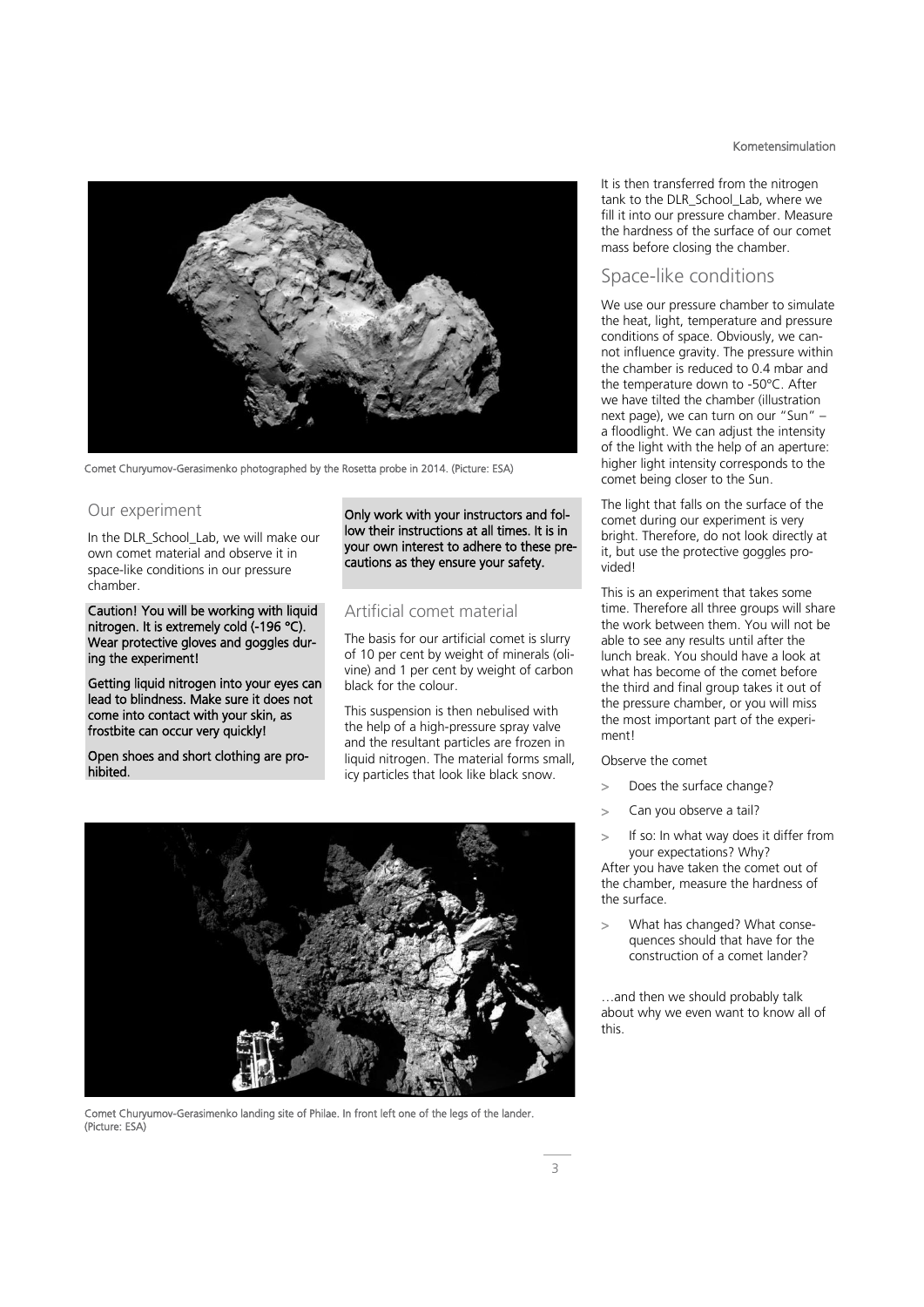### Kometensimulation



Experimental chamber for comet simulation at DLR\_School\_Lab Cologne

### Literature:

Möhlmann D., Kometen, C.H. Beck, 1997, ISBN 3406418635

Garlick, M.A., Der grosse Atlas des Universums, Franckh-Kosmos, 2011, ISBN-10-3440125750

Unsöld, B. Baschek, Der Neue Kosmos, Einführung in die Astronomie und Astrophysik, 7. Auflage, 2006, ISBN 9783540421771, Springer-Verlag Berlin, Heidelberg, NewYork.

Calder, N. Jenseits von Halley. Die Erforschung von Schweifsternen durch die Raumsonden GIOTTO und ROSETTA 1994, ISBN 3-540-57585-5, Springer Verlag Berlin, Heidelberg, New York.

Brandt, J.C., R.C. Chapman, Rendezvous im Weltraum Die Erforschung der Kometen, Birkhäuser Verlag Basel Boston Berlin, 1994, ISBN 3-7643-2920-2.

de Pater, I., J.J. Lissauer, Planetary Sciences, Cambridge University Press, 2010, ISBN 9780521853712.

Schulz R. (Editor) et al. ROSETTA, ESA's Mission to the Origino f the Solar System, Springer, New York, 2009, ISBN 978-0- 387-77517-3

Whipple, F.L. The Mystery of Comets, Cambridge University Press, Cambridge,